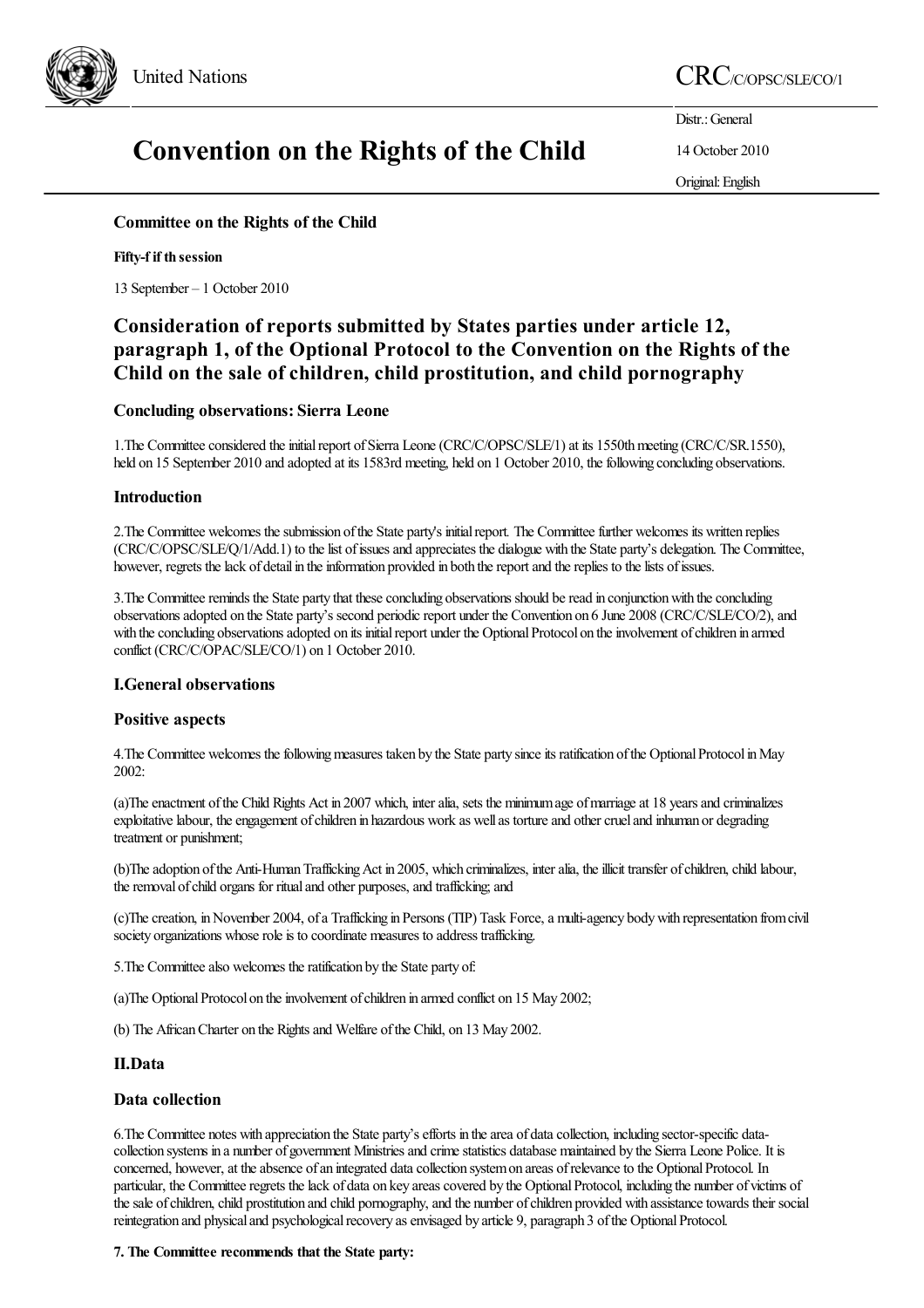(a) Establish a comprehensive data collection system in order to ensure that data, disaggregated, inter alia, by age, sex, geographical area and socio-economic background, are systematically collected and analysed ;

(b) Use the data collected as a basis for designing policies to implement the Optional Protocol and assessing progress achieved towards this objective;

(c) Seek the assistance of relevant United Nations agencies and programs, including UNICEF, in this regard.

#### III.General measures of implementation

#### Legislation

8. The Committee welcomes the promulgation of the Child Rights Act (2007) which covers many important aspects of child protection. The Committee is concerned, however, that the State party is yet to achieve full harmonization between its domestic laws and the provisions of the Optional Protocol and that there is ambiguity in the legislation between the sale of children and trafficking. The Committee reminds the State party that its legislation must satisfy its obligation with regard to the sale of children, which concept overlaps with but is not identicalto trafficking in persons, in order to adequately implement the prohibition on thesale ofchildren contained in the Optional Protocol and to ensure explicit reference to this act constituting an offence under the Optional Protocol.

9 . The Committee recommends that the State party conduct a reviewof its national legislationwith a viewto ensuring its full harmonization with the principles and provisions of the Optional Protocol. It encourages the State party to ensure that the review process is conducted in a transparent and participatory manner in collaboration with civil society and the broader community and to seek support, as necessary, from relevant international organizations. The Committee invites the State party to include information on the implementation of this recommendation in its next periodic report under the Convention.

#### **Coordination**

10. The Committee notes the designation of the Ministry of Social Welfare, Gender and Children Affairs as the lead agency for the coordination of efforts to address the child protection matters covered by the Optional Protocol and the monitoring of child rights legislation. The Committee, nevertheless, expresses its concern that the Ministry of Social Welfare, Gender and Children Affairs lacks adequate human and financial resources to fulfil its mandate, as a result of which it has not been effective in its role at the national, regional and municipal levels and between the different agencies involved.

11. The Committee recommends that adequate human and financial resources be made available to the Ministry of Social Welfare, Gender and Children Affairs with a view to ensuring the effective coordination of plans and policies among the agencies involved in the implementation of the Optional Protocol at all levels.

#### National Plan of Action

12. While noting that a Children's Policy was elaborated in 2006 and that the Ministry of Social Welfare, Gender and Children Affairs has prepared a plan of action covering a limited range of activities in the field of child protection, the Committee regrets the lack of a specific plan of action to address the child protection matters covered by the Optional Protocol.

13. The Committee recommends that the State party develop a national plan of action to implement the Optional Protocol and, to this end, ensure the allocation of sufficient human and financial resources. The Committee further recommends that the State party address, in its plan of action, the constraints to the implementation of the Optional Protocol identified in its report, including corruption and the perpetuation of harmful practices which render children vulnerable to violations of their rights under the Optional Protocol.

#### Independent monitoring

14. The Committee commends the State party on the establishment, in 2007, of the Human Rights Commission, with a mandate to ensure the promotion and protection of human rights, including children's rights. The Committee is, however, concerned that the National Commission for Children envisaged under the Child Rights Act is yet to be established.

#### 15. The Committee recommends that the State party:

(a) Take expeditious measures to establish and bring into operation the National Commission forChildren, in accordance with the Paris Principles ;

(b) Ensure that the National Commission for Children has adequate human and financial resources to monitor the implementation of children's rights, including the rights contained in the Optional Protocol;

(c) Ensure effective coordination between the Human Rights Commission and the National Commission for Children;

(d) Take into account the Committee's g eneral c omment No. 2 (2002) on the role of independent national human rights institutions in the promotion and protection of the rights of the child .

#### Dissemination and awareness-raising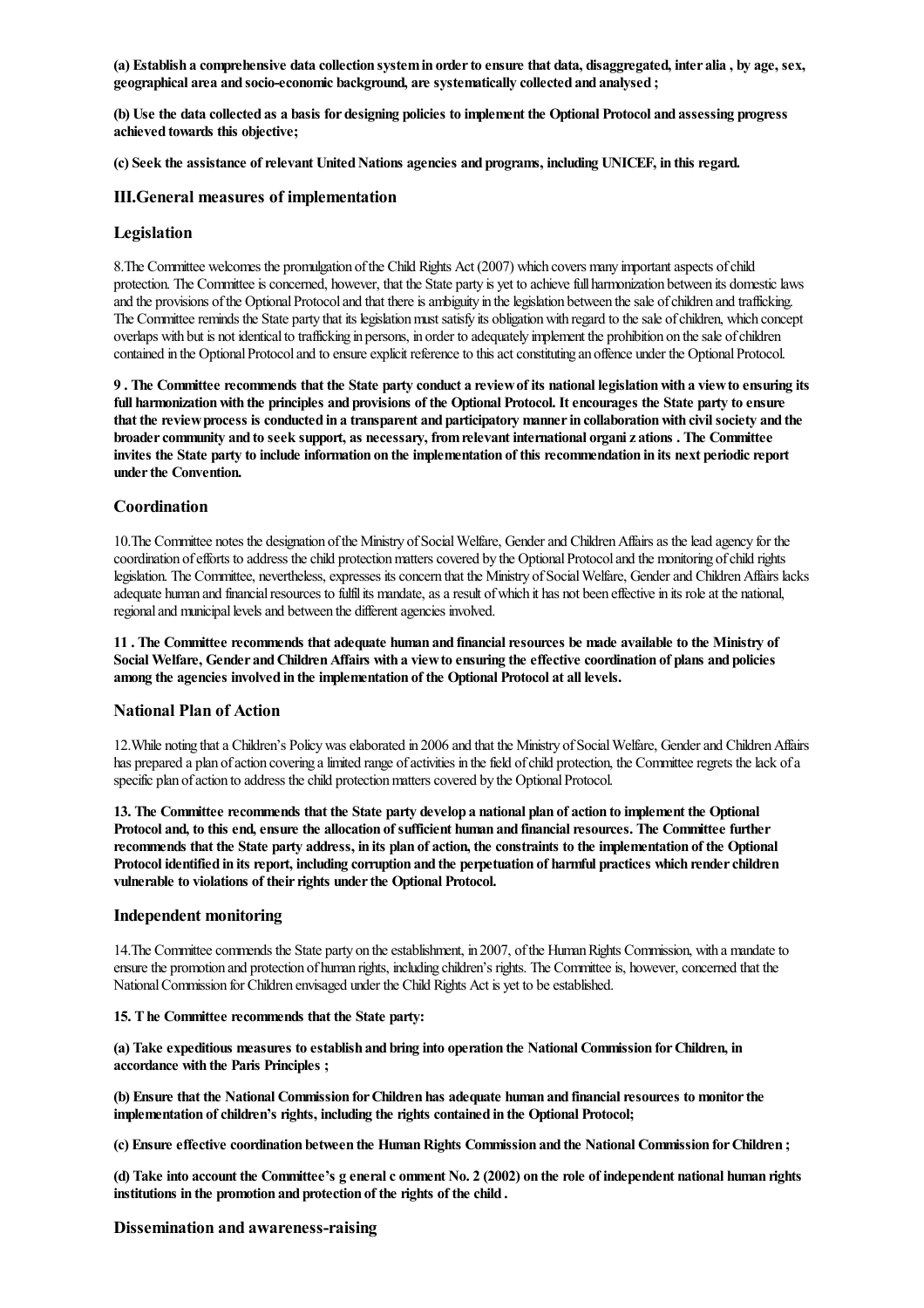16. The Committee notes with appreciation the State party's advocacy and awareness-raising campaigns on rape and sexual violence and abuse, particularly in the context of advocacy in relation to the Anti-Human Trafficking Act and the Child Rights Act. It also welcomes the awareness-raising activities in schools around the issue of sexual violence and the participation of children in radio discussions focusing on child labour, sexual violence and child trafficking. The Committee, nevertheless, expresses its concern that such dissemination has not adequately addressed the sale of children, child prostitution and child pornography, as a result of which awareness of the Optional Protocol among the general public remains low. The Committee regrets the lack of information on plans to continue the dissemination activities conducted in recent years.

17. The Committee recommends that the State party:

(a) Continue and strengthen its efforts to increase awareness of the rights of children, particularly among parents and caregivers, and include, in its campaigns and programmes, awareness-raising on the provisions and principles of the Optional Protocol, including by encouraging the participation of the media;

(b) Ensure that the relevant information is available in all national languages, in a child friendly format, and that it is made easily accessible to children;

(c) Seek the active support of local leaders, including religious and community leaders, in its awareness -raising initiatives.

18 . The Committee invites the State party to include information on the implementation of this recommendation in its next periodic report under the Convention.

## Training

19.The Committee welcomes theinclusion ofsubjects such as gender-based violenceand sexualabuseinto thestudent teachers' curriculum and the training provided to social workers, health workers, police officers in the Family Support Units, magistrates and community leaders, among others, on rape and sexual abuse. The Committee is, however, concerned that specific training on the Optional Protocol has not been included in the training programmes and is not currently envisaged in the future as part of systematic training for professionals workingwith and forchildren.

20 . The Committee recommends that the State party strengthen systematic gender-sensitive education and training on the principles and provisions of the Optional Protocol, including on prevention and victimassistance, for all professional groups working with children, particularly child victims of crime, including the police, lawyers, prosecutors, judges, medical staff, social workers, religious leaders, boarder and migration officials and the media.

### Allocation of resources

21. While acknowledging the considerable resource constraints faced by the State party following the protracted armed conflict which ended in 2002, the Committee notes with concern the State party's information that no specific budgetallocations have beenmade for the implementation of the Optional Protocol.

22. The Committee strongly recommends that the State party provide specific budget allocations forthe implementation of the Optional Protocol,ensuring a balanced distribution ofresources throughout the country and taking into account the needs of children who are par ticularly vulnerable to acts constituting violations of the Optional Protocol. The Committee further recommends that the State party introduce resource tracking from a child rights perspective with a viewto monitoring resource allocations forchildren .

## IV.Prevention of the sale of children, child prostitution and child pornography (art. 9, paras. 1 and 2)

## Measures adopted to prevent offences referred to in the Optional Protocol

### Incidence of offences under the Optional Protocol

23. The Committee notes with concern the high number of children who are victims or are at risk of becoming victims of the offences proscribed by the Optional Protocol. The Committee takes note of certain practices, including the widespread practices of child marriage and of parents relinquishing custody of their children to relatives or acquaintances (*men kipin*), as well as the high number of children living or working in the streets who are particularly vulnerable to sexual and other forms of exploitation in violation of the Optional Protocol. The Committee expresses its concern at the absence of an effective strategy to address the particular vulnerabilities of such children.

24. The Committee recommends that the State party adopt and implement an effective strategy to address the high incidence of violations of the Optional Protocol, particularly among children whose socio-economic situation places them at an elevated risk of such violations. In this regard, the Committee encourages the State party to adopt a holistic approach addressing the relevant root causes and risk factors, including poverty, harmful traditional practices, gender and absence of parental care. Furthermore, the Committee encourages the State party to ensure that the strategy is developed and implemented through a participatory process in collaboration with civil society, taking into account the views of children.

## Forced labour and servitude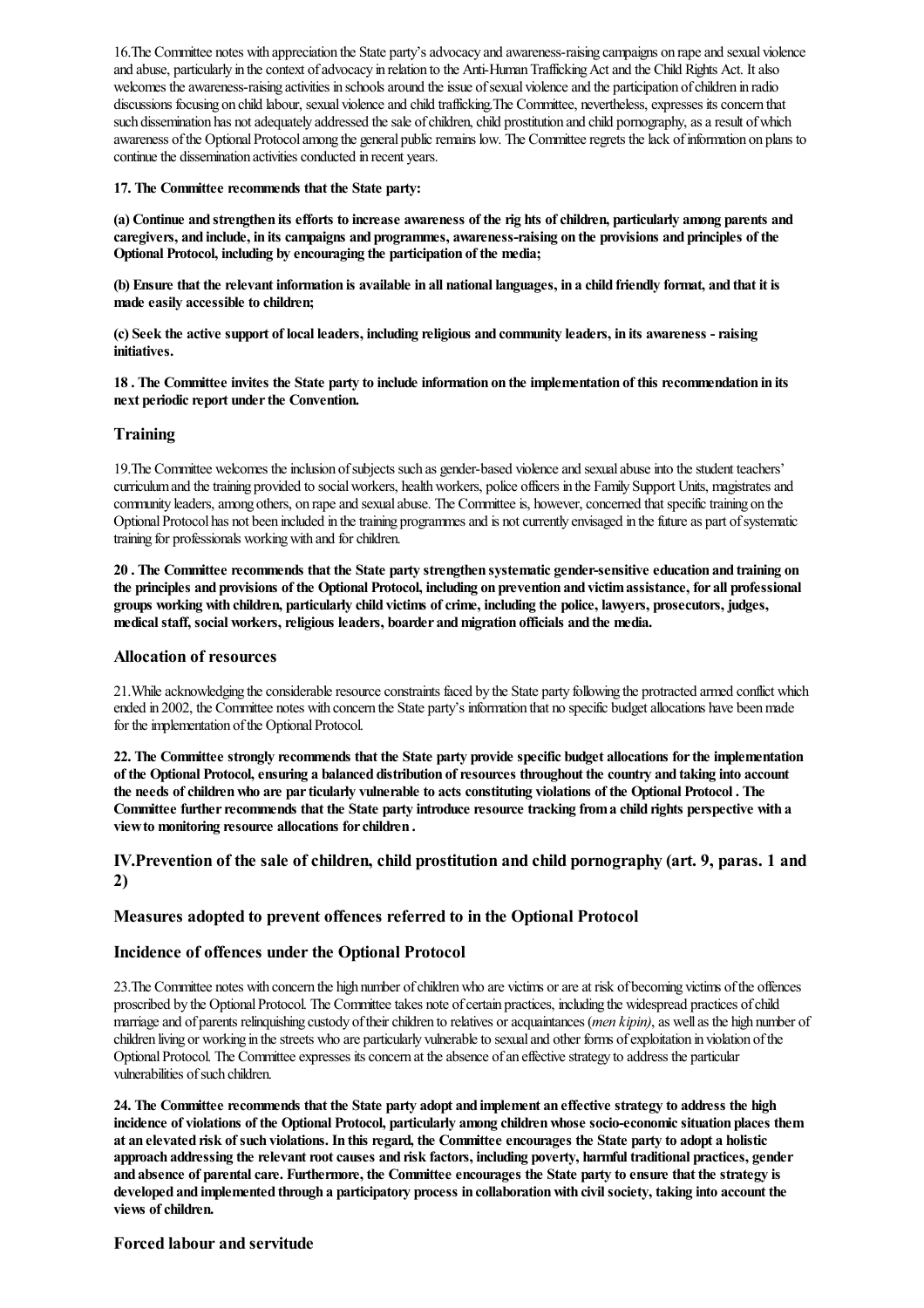25. The Committee notes that, while the State party has adopted measures such as the Child Rights Act and the Anti-Human Trafficking Act, both of which prohibit exploitive child labour, the exploitation of children in forced labour, inter alia, as domestic workers and in hazardous labour, particularly in the mining sector and in agriculture, servitude remains widespread. In addition, the Committee is concerned at the lack of investigation and prosecution of offenders.

26. The Committee recommends that the State party:

(a) Enforce the legislation in place for the protection of children from all forms of exploitation of children in forced labour in violation of the Optional Protocol, including through the effective investigation of cases and the prosecution of offenders;

(b) Take effective steps to remove children fromsituations of forced labour and othersituations of servitude. The Committee encourages the State party to ensure that this process is conducted in a transparent and participatory manner in collaboration with civil society and with full participation of children themselves;

(c) Address the rootcauses ofchild economicexploitation through, inter alia, the full implementation of its Poverty Reduction Strategy (2008-2012).

27. The Committee recommends that the State party consider ratifying:

(a) The Protocol to Prevent, Suppress and Punish Trafficking in Persons, Especially Women and Children, supplementing the 2000 Convention against Transnational Organized Crime, which the State party signed on 27 November 2001;

(b) ILO Convention No. 138 (1973) concerning Minimum Age for Admission to Employment;

(c) ILOConventionNo. 182 (1999)concerning the Prohibition and Immediate Action forthe Elimination of the Worst Forms of Child Labour.

### Birth registration

28.The Committeetakes note ofthe ongoing nationwide birth registration programmeand the designation of primary health-care facilities as alternative birth registration centres. It is, however, concerned that the majority of children in Sierra Leone are not registered at birth due to lack of information and a poor understanding of the importance of birth registration, the lack of registration facilities in remote and rural areas and the prohibitive costs involved. The Committee emphasizes that birth registration is a vital tool for the identification of children as such which, in turn, promotes their more effective protection.

29 . The Committee recommends that the State party:

(a) Ensure that birth registration is free and compulsory in practice;

(b) Establish appropriate administrative mechanisms at all levels, including village and local levels, to registerthe births of all children;

(c) Consider the use of mobile birth registration units, particularly for remote areas;

(d) Conduct awareness-raising campaigns, with the support of community leaders, to promote birth registration;

(e) Provide information, in its next periodicreport underthe Convention, on the impact of the measures taken to improve birth registration.

## V.Prohibition of the sale of children, child pornography and child prostitution and related matters (arts. 3; 4, paras. 2 and 3; 5, 6 and 7)

#### Existing criminal or penal laws and regulations

30. The Committee notes that the Anti-Human Trafficking Act covers a wide range of offences related to those covered by the Optional Protocol. While there may be areas of overlap between these categories of offences, the Committee is concerned that the State party's penal law does not prohibit and penalize all the offences proscribed by the Optional Protocol. The Committee, furthermore, regrets that the penal law does not envisage the possibility of prosecuting legal persons involved in the sale of children, child prostitution and child pornography.

#### 31 . The Committee recommends that the State party revise and bring its penal lawinto fullcompliance with articles 2 and 3 of the Optional Protocol. In particular, the State party should criminalize:

(a) The sale ofchildren by offering, delivering or accepting, by whatevermeans, a child forthe purpose of sexual exploitation, transfer of organs of the child for profit, orengagement of the child in forced labour orimproperly inducing consent, as an intermediary, forthe adoption of a child in violation of the applicable legal instrument on adoption;

(b) Offering, obtaining, procuring or providing a child forchild prostitution;

(c) Producing, distributing, disseminating, importing, exporting, offering, selling or possessing child pornography;

(d) An attempt to commit any of these acts and complicity or participation in any of these acts;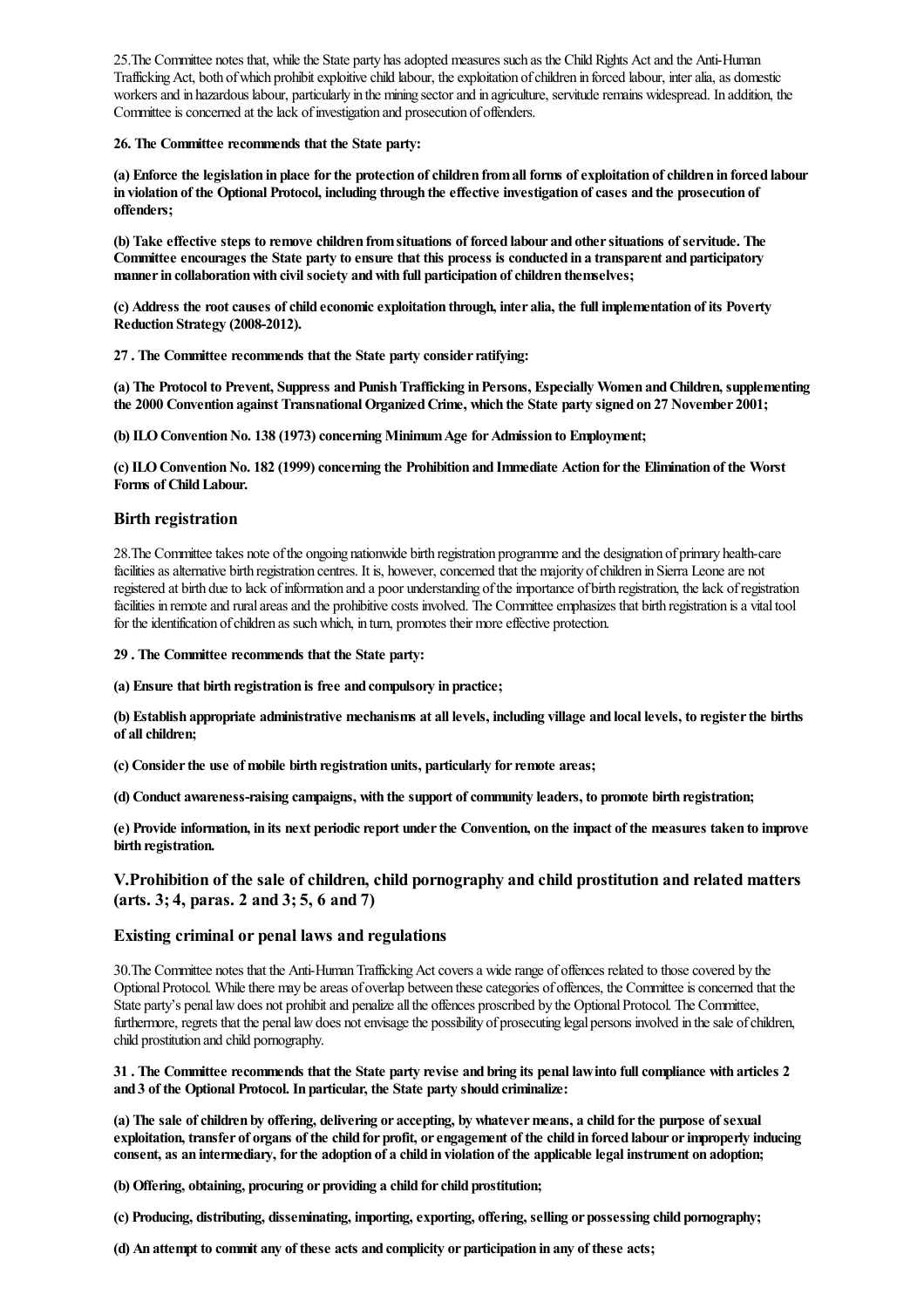(e) The production and dissemination of material advertising any of these acts.

32. The Committee further recommends that the State party provide, in its penal law, for the prosecution of legal persons who commit offences under the Optional Protocol, and encourages it to consider ratifying the 2000) United Nations Convention against Transnational Organized Crime.

## Legal aspects of adoption

33. While noting that the Adoption Act (1989) prohibits the adoption of a child in exchange for monetary consideration, the Committee is concerned that the improper inducement of consent for the adoption of the child is not prosecuted and that children have been sold or trafficked through false adoption schemes due to misunderstanding of their parents,

34 . The Committee recommends that the State party strengthen its efforts to combat illegal adoption, including by taking all necessary measures with a viewto ensuring that the crimes covered underthe Optional Protocol are fully criminali zed and harmoni zed in the national criminal law, in particular that the improper inducement of consent for the adoption of a child is duly prosecuted. In addition, the Committee recommends that the State party consider ratifying and implementing the Hague Convention on Protection of Children and Cooperation in Respect of Inter-Country Adoption  $(1993)$ .

## Extraterritorial jurisdiction and extradition

35. The Committee notes that the State party's legislation does not provide for the exercise of extraterritorial jurisdiction over the offences set out in the Optional Protocol, as envisaged in article 4 thereof.

36. The Committee recommends that the State party take the necessary measures to ensure that its domesticlaw provides for extraterritorial jurisdiction in full compliance with article 4 of the Optional Protocol. The Committee encourages the State party to consider ratifying the 1994 Economic Community of West African States' (ECOWAS) Convention onExtradition ( and the 1992 ECOWAS Convention on Judicial Mutual Assistance inCriminal Matters in order to strengthen cooperation between countries in the sub-region.

## VI.Protection of the rights of child victims (arts. 8 and 9, paras. 3 and 4)

Measures adopted to protect the rights and interests of child victims of offences prohibited under the Optional Protocol

## Criminal justice system protection measures

37. The Committee welcomes the National Referral Protocol for child victims of sexual and gender-based violence, the creation of several Family Support Units attached to police stations and the conclusion of a memorandum of understanding on child victim and witness protection matters between the Sierra Leone Police and the Ministry of Social Welfare, Gender and Children Affairs. It is, however, concerned that Family Support Units are available in only a few police stations, that there is a shortage of social workers and other critical staff in the Units and that formal arrangements for the protection of child victims and witnesses are inadequate, including arrangements to ensure confidentiality throughout the course of the proceedings. Furthermore, the Committee is concerned that the State party does not provide child witnesses and victims with the possibility of giving testimony by video or audio and does not formally limit the number of interviews to which they may be subjected.

### 38. The Committee recommends that the State party:

(a) Continue , in consultation with experts in the field, to review and strengthen procedures for the provision of support and assistance to child victims and witnesses;

(b) Ensure that the best interests of the child are a primary consideration in the treatment afforded by the criminal justice system to child victims and witnesses;

(c) Allocate sufficient human and financial resources with a view to ensuring that Family Support Units are adequately staffed, equipped and established in all police stations;

(d) Implement fully and effectively the National Referral Protocol and the memorandumof understanding on child victim and witness protection matters are fully implemented;

(e) Ensure that judges, prosecutors, police, social workers, medicalstaff and other professionals working with child witnesses receive training on child-friendly interaction with victims and witnesses at all stages of the criminal and judicial processes in accordance with article 8, paragraph 1 of the Optional Protocol and the United Nations Guidelines on Justice in Matters involving Child Victims and Witnesses of Crime (ECOSOC resolution 2005/20), including but not limited to amending the Criminal Procedure Code.

## Recovery and reintegration

39. The Committee is concerned at the lack of effective mechanisms at the national level to address the rights and needs of child victims in a comprehensive and coordinated manner. It is, further, concerned about the insufficient support services available for victimsas wellas thesignificant limitations in existing child protection programmes, including limited capacity and resources, unequal